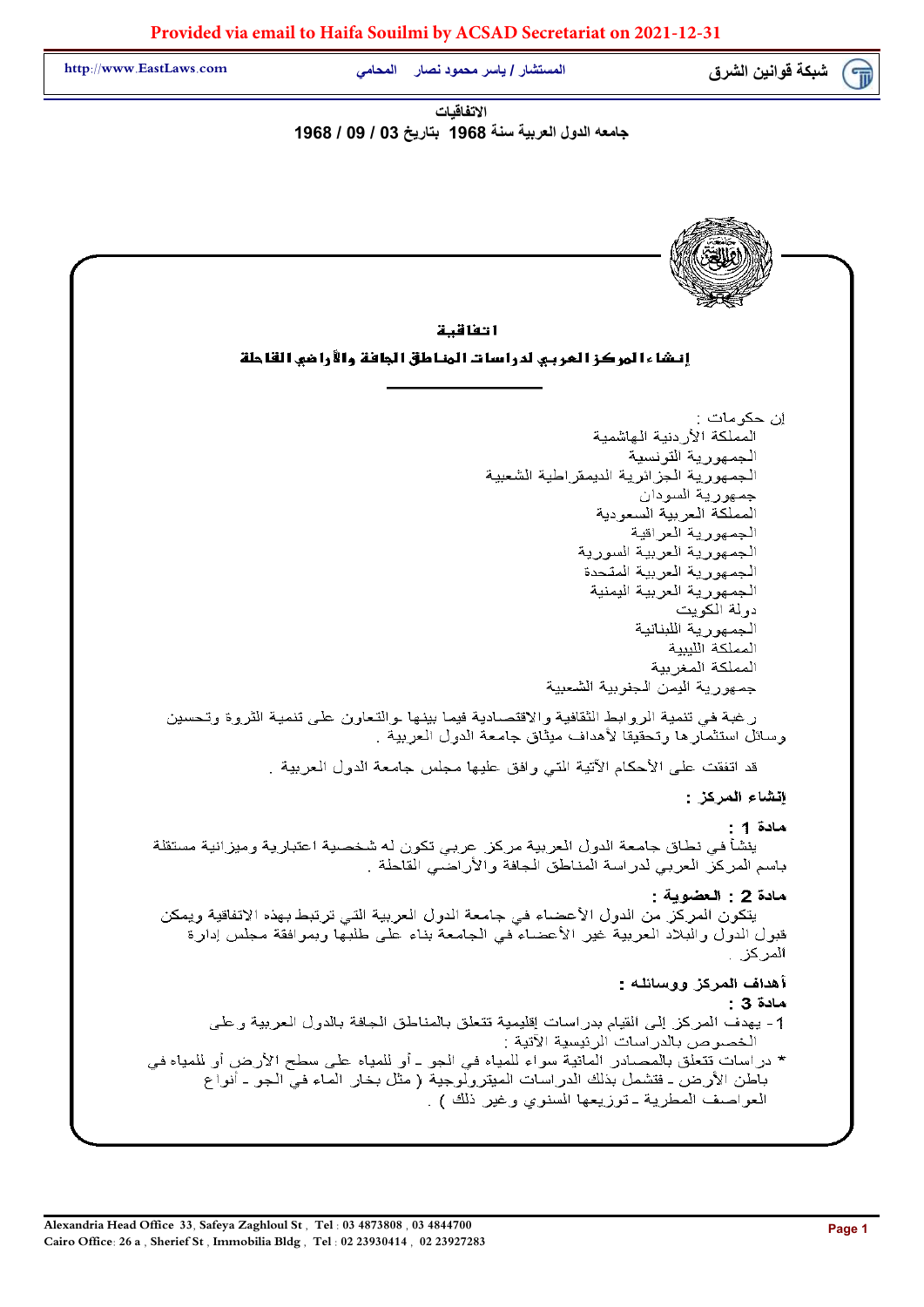2.11. 
$$
M = 1
$$

\n3.1. 
$$
M = 1
$$

\n4.1. 
$$
M = 1
$$

\n5.1. 
$$
M = 1
$$

\n6.1. 
$$
M = 1
$$

\n7. 
$$
M = 1
$$

\n8.1. 
$$
M = 1
$$

\n9. 
$$
M = 1
$$

\n10. 
$$
M = 1
$$

\n11. 
$$
M = 1
$$

\n2. 
$$
M = 1
$$

\n3. 
$$
M = 1
$$

\n4. 
$$
M = 1
$$

\n5. 
$$
M = 1
$$

\n6. 
$$
M = 1
$$

\n7. 
$$
M = 1
$$

\n8. 
$$
M = 1
$$

\n9. 
$$
M = 1
$$

\n10. 
$$
M = 1
$$

\n11. 
$$
M = 1
$$

\n12. 
$$
M = 1
$$

\n2. 
$$
M = 1
$$

\n3. 
$$
M = 1
$$

\n4. 
$$
M = 1
$$

\n5. 
$$
M = 1
$$

\n6. 
$$
M = 1
$$

\n7. 
$$
M = 1
$$

\n8. 
$$
M = 1
$$

\n9. 
$$
M = 1
$$

\n11. 
$$
M = 1
$$

\n12. 
$$
M = 1
$$

\n13. 
$$
M = 1
$$

\n2. 
$$
M = 1
$$

\n3. 
$$
M = 1
$$

\n4. 
$$
M = 1
$$

\n5. 
$$
M = 1
$$

\n6. 
$$
M = 1
$$

\n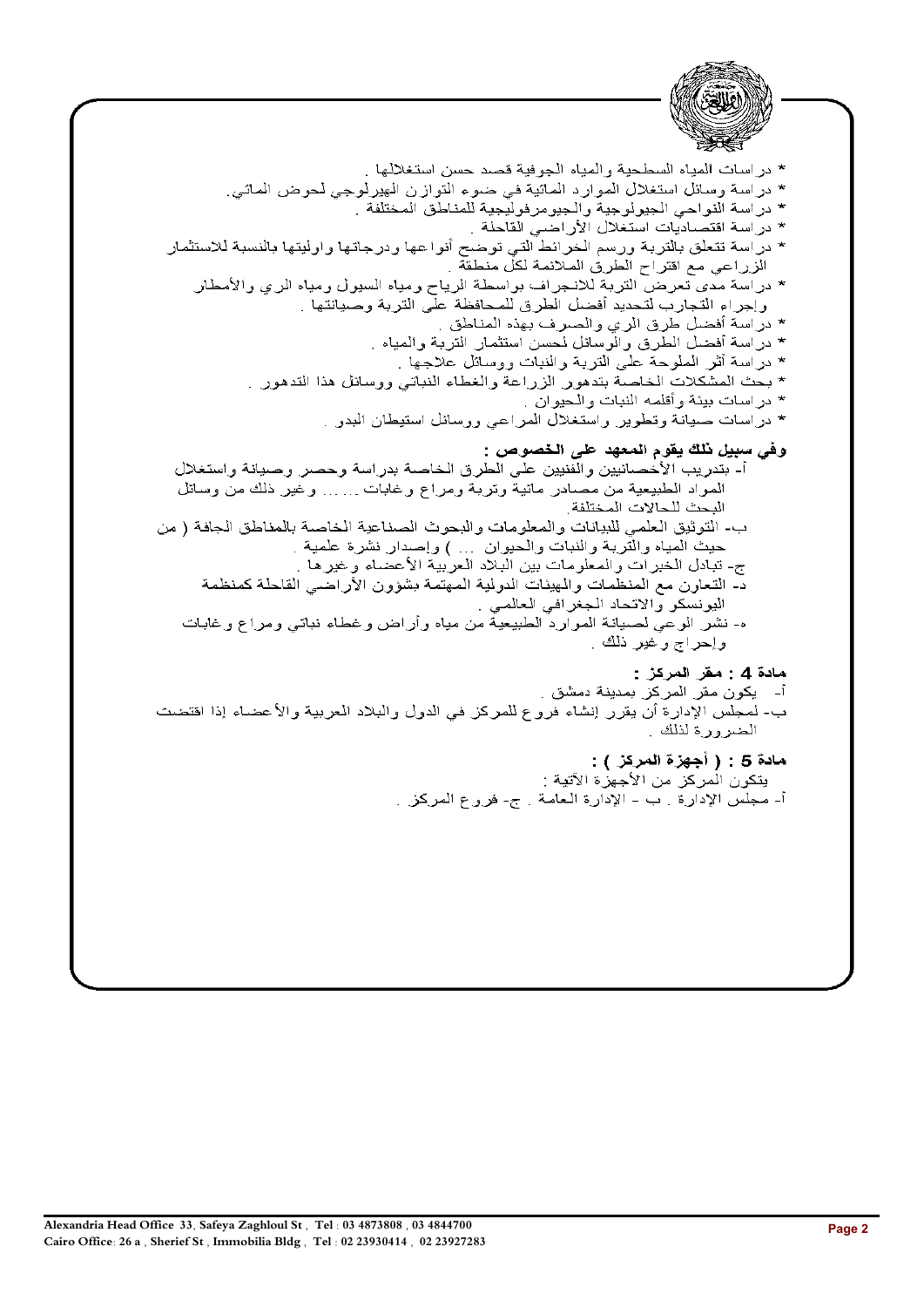

## مادة 6 : مجلس الادار ة :

- يتألف مجلس إدارة المركز من ممثل عن كل دولة أو بلد عضو في المركز يكون من كبار — <sub>—</sub> j المسؤولين بها المعنيين بشؤون المناطق الجافة والأراضي القاحلة .
- ب- يشترك كل من مدير عام المركز ومديري الإدارتين الثقافية والاقتصادية بالأمانة العامة لجامعة الدول العربية في جلسات المجلس ولهم حق الاشتراك في المناقشة دون التصويت ويتولَّى مدير "عام المركز" ، أمانة هذا المجلِّس".

# مادة 7 : اختصاصات مجلس الإدارة :

يختص مجلس الإدارة بالمسائل الآتية :

أ- رسم السياسة العامة للمركز والإشراف عليها . ب- إقرار خطة الدراسات والبحوث . ج- إقرار ميزانية المركز واعتماد حسابه الختامي . د- إعداد الأنظمة واللوائح الداخلية والمالية والإدارية الـلازمة لسير المعمل بالمركز وفروعه والشروط اللازمة للحصول على المنح الدراسية . ه- قبول الدول العربية غير الأعضاء في جامعة الدول العربية . و- تقرير المنح الدراسية .

### مادة 8 : انْعقاد المجلس :

يجتمع مجلس الإدارة دوريا مرة كل أربعة أشهر ويجوز أن يدعى لاجتماع غير عادي بناء على طلبَّ الرئيس أو المدير العام ، وتشمل الدعوة جدول أعمال دور الانعقاد تخير العادي ومكان وتاريخ الانعقاد .

ولا يكون الانعقاد صحيحا إلا بحضور ثلثي الأعضاء ويتناوب الأعضاء رئاسة المجلس في كل انعقاد عادي وفقا للترتيب الـهجائي لا سماء الدوال والبلاد أعضاء المركز .

#### مادة 9 : القرارات :

تصدر قرارات المجلس بأغلبية أصوات الأعضاء الحاضرين وفي حالة تساوى الأصوات ير جح رأي الجانب الذي منه الرئيس ويكون لكل عضو في المركز صوت واحد .

### مادة 10 : الادارة العامة :

يكون للمركز إدارة عامة تتكون من مدير عام متفر غ يعينه مجلس الإدارة ومن عدد من الموظفين والخبراء يعينهم المدير العام ويعين النظام الداخلي القواعد الخاصة بهم

#### $: 11$  مادة

يتولَّى المدير العام تصريف شؤون المركز ، ويكون مسؤولا أمام مجلس الإدارة ، ويتعاقد بـاسم المعركن ، ويمثلـه أمـام المقضـاء ولدى الـغير ب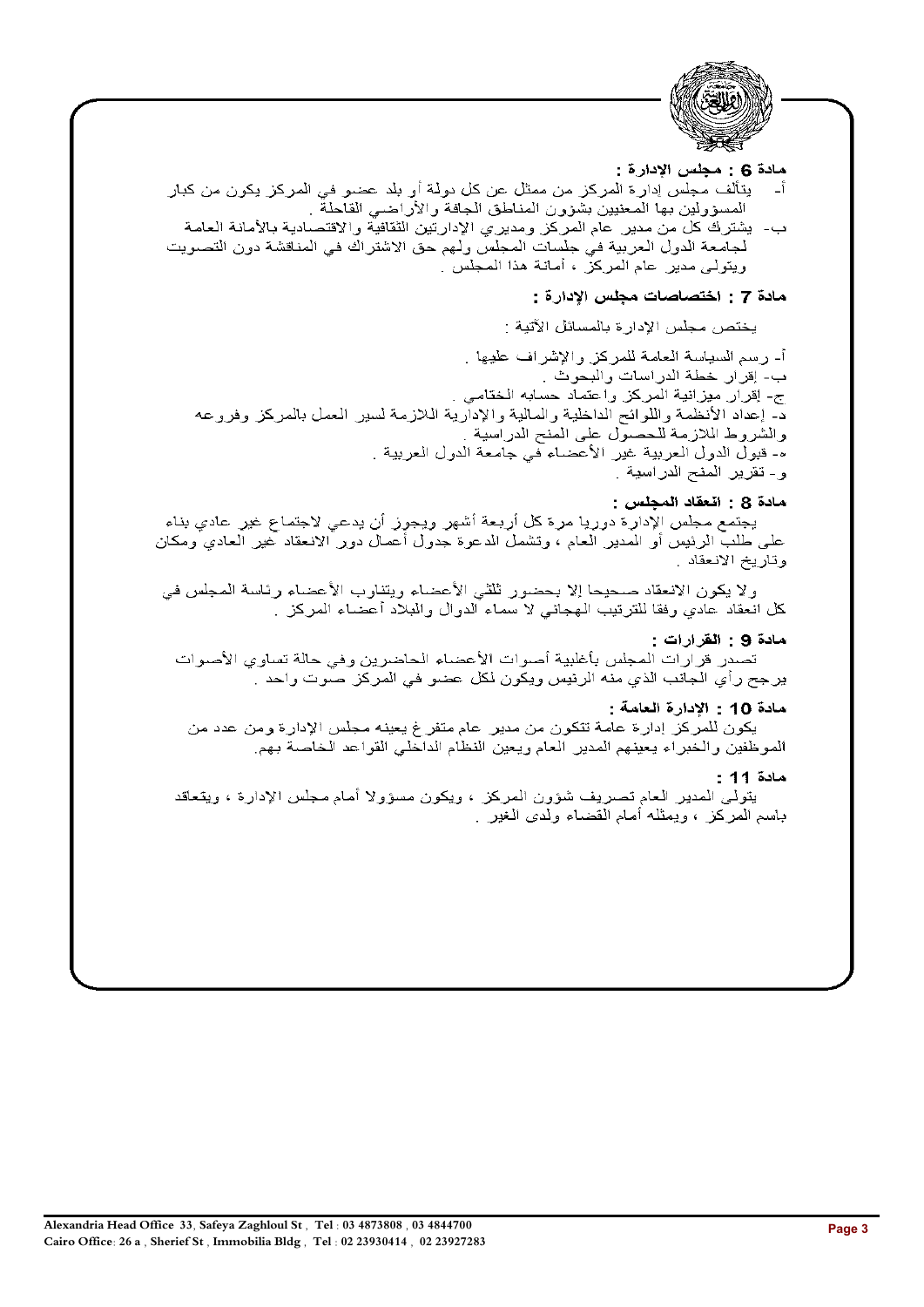

# مادة 12 : مصادر تمويل المركز<sup>1</sup> :

اً - تتكون موارد المركز من : نصيب كلٍّ عضو في ميزٍّ انية المركز على أن لا يقل نصيب دولة المقر عن 25% من الميزانية ويحدد مجلس الإدارة أنصبة الأعضاء . ب- مساهمة جامعة الدول العربية . ج- مساهمة المنظمات الدولية المعنية د- الهبات والوصايا والمنح التي يقرر مجلس الإدارة قبولها .

# $: 13$  مادة

تضع دولة المقر تحت تصرف المركز وبغير مقابل الأراضي والمباني والأثاث والمعدات إ

## مادة 14 :

تتمتع أموال المركز وموجوداته في أراضي الدول والبلاد العربية الأعضاء أينما تكون وأيا كان حائز ها بالحصانة ضد التفتيش والاستيلاء والمصادرة ونزع الملكية أو أي نوع من الاستيلاء يصدر عن سلطة تنفيذية أو تشريعية .

## مادة 15 :

يتمتع ممثلو الدول والبلاد العربية الأعضاء في المركز وموظفوه وخبراؤه بالمزايا والحصانات لقيامهم بعملهم تحقيقا لأغراض المركز ٬ ويحدد الأمين العام لجامعة الدولي العربية هذه المزايا والحصانات بالاتفاق مع الدول والبلاد العربية ذات الشأن .

# مادة 16 :

أ- لأعضاء المركز وحدهم حق تقرير حله ، ولا يجوز النظر في اقتراح حل المركز إلا في دور انعقاد غير عادي لمعبلس الإدارة يعقد خاصىة لذلك وفقا لأحكام المعادة الثامنة من هذه الاتفاقية

ب- في حالة حل المركز ـ يؤول صـافي ممتلكاته وأمواله وموجوداته إلى جامعة الدول العربية

## مادة 17 :

يصـادق على هذه الاتفاقية من الدول الموقعة عليها طبقا لقوانينها الأساسية ، وتودع وثائق التصديق لدى الأمانة العامة لجامعة الدول العربية التي تعد محضرا بإيداع وثيقة تصديق كل دولة تبلغه إلى أعضاء المركز .

### مادة 18 :

يجوز لأي طرف في هذه الاتفاقية الانسحاب منها في أي وقت بعد مرور خمس سنوات على عضويته ويشترط إخطار مجلس الإدارة برغبته قبل عام من الميعاد الذي يحدده للانسحاب وتتعهد دولة المقر في حالة انسحابها بنقل جميع المعدات والأجهزة والأدوات والوثائق وغير ذلك ما يخص المركز إلى مقر ه الجديد .

> 1974 9 4 3194

Alexandria Head Office 33, Safeya Zaghloul St. Tel: 03 4873808, 03 4844700 Cairo Office: 26 a , Sherief St , Immobilia Bldg , Tel : 02 23930414 , 02 23927283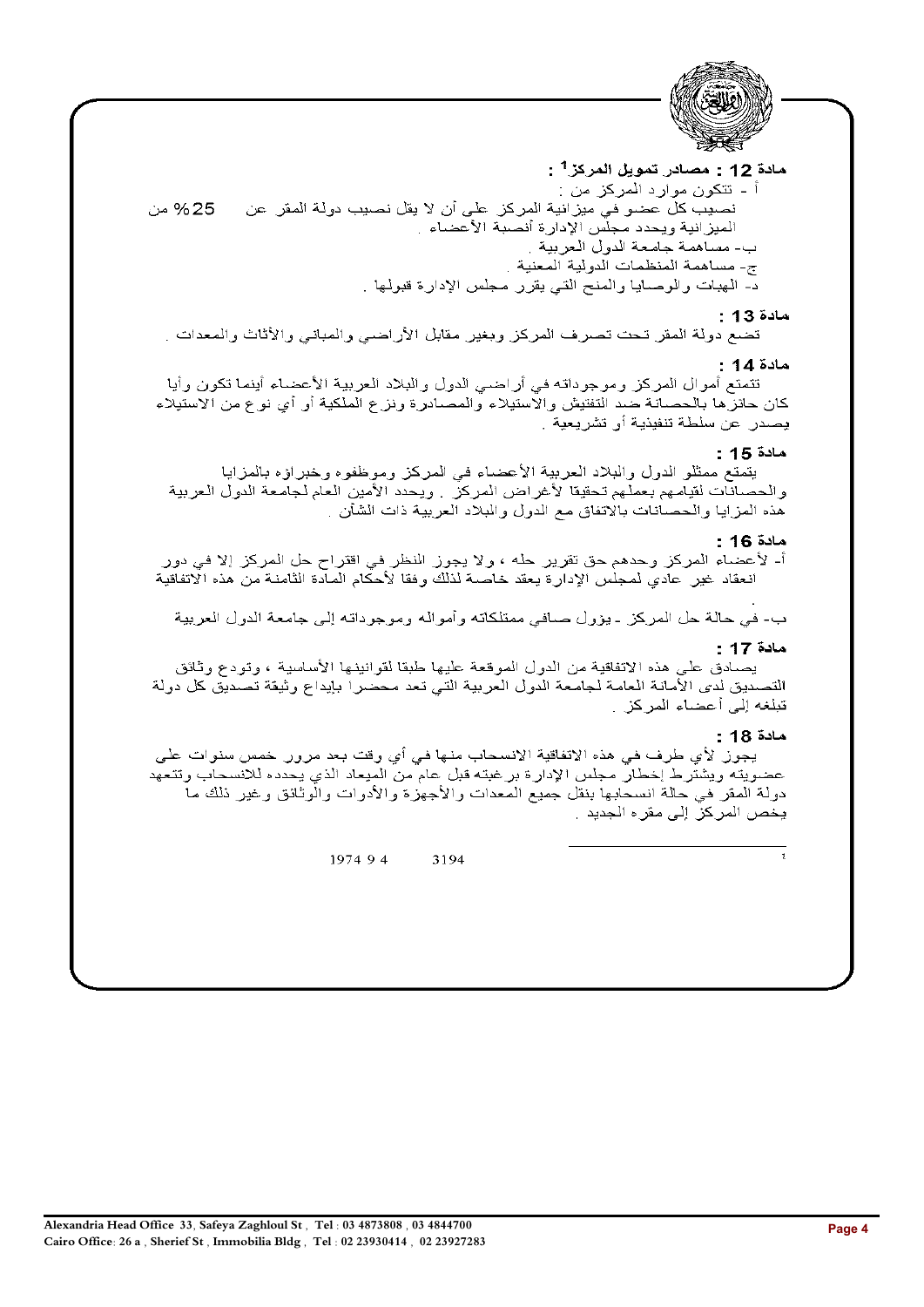

### مادة 19 :

تصبح هذه الاتفاقية نافذة بعد إيداع وثائق المصادقة عليها لدى الأمانة العامة لجامعة الدول العربية من خمس دول أعضاء في الجامعة من بينها دولة المقر وتسري في شأن كل من الدول والبلاد العربية الأخرى بعد شهر من تاريخ تصديقها على الاتفاقية أو انضماما إليها أو قبولها في عضوية المركز .

ويتولى الأمين العام دعوة الدول الأعضاء لعقد أول اجتماع لمجلس الإدارة .

### مادة 20 :

يفصل مجلس جامعة الدول العربية في المناز عات التي تنشأ بشأن تطبيق أو تفسير هذه الاتفاقية وذلك بناء على طلب أي من أطراف النزاع أو طلب رئيس مجلس إدارة المركز .

وإثباتا لما تقدم وقع المندوبون المفوضون المبينة أسماؤهم بعد هذه الاتفاقية عن حكوماتهم وباسمها

عملت هذه الاتفاقية باللغة العربية في القاهرة من نسخة واحدة تحفظ لدى الأمانة العامة لجامعة الدول العربية وتسلم منها صورة طبق الأصل لكل دولة مرتبطة ولكل عضو بالمركز ب

> عن حكومات : المملكة الأردنية الهاشمية الجمهورية الجزائرية الديمقراطية الشعبية الجمهورية العراقية الجمهورية العربية السورية جمهورية اليمن الجنوبية الشعبية الجمهورية التونسية جمهورية السودان المملكة العربية السعودية الجمهورية العربية المتحدة المملكة المغربية الجمهورية العربية اليمنية دولة الكويت الجمهورية اللبنانية المملكة اللبيبة